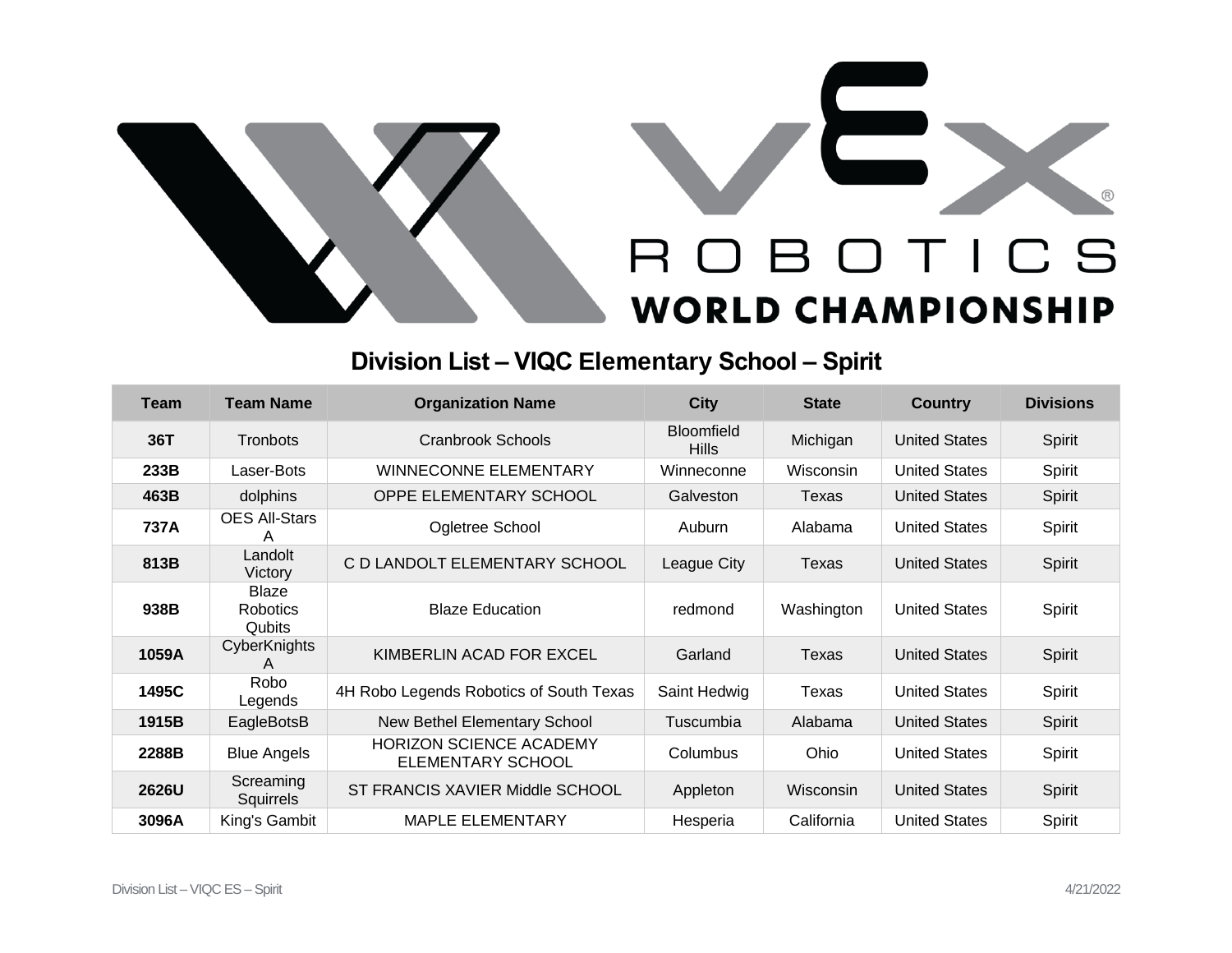| <b>Team</b> | <b>Team Name</b>                  | <b>Organization Name</b>                                     | <b>City</b>                            | <b>State</b>      | <b>Country</b>       | <b>Divisions</b> |
|-------------|-----------------------------------|--------------------------------------------------------------|----------------------------------------|-------------------|----------------------|------------------|
| 3701B       | Brookwood<br>Forest Elem-B        | <b>BROOKWOOD FOREST ELEMENTARY</b><br><b>SCHOOL</b>          | <b>Mountain Brk</b>                    | Alabama           | <b>United States</b> | Spirit           |
| 4825E       | <b>Full Metal</b><br>Robotics IQ  | ROYAL LIVE OAKS ACADEMY FOR THE<br>ARTS AND SCIENCES CHARTER | Hardeeville                            | South<br>Carolina | <b>United States</b> | Spirit           |
| 5312B       | Champs                            | POINT HARMONY ELEMENTARY<br><b>SCHOOL</b>                    | <b>Cross Lanes</b>                     | West Virginia     | <b>United States</b> | Spirit           |
| 6576E       | Dragon<br><b>Hunters</b>          | <b>GATEWAY SCIENCE ACAD/ST LOUIS</b>                         | ST. Louis                              | Missouri          | <b>United States</b> | Spirit           |
| 7200A       | Technology<br>Tornadoez           | VIRGIL MILLS ELEMENTARY SCHOOL                               | Palmetto                               | Florida           | <b>United States</b> | Spirit           |
| 7700V       | Rolling<br><b>Robots</b>          | <b>Rolling Robots</b>                                        | <b>Rolling Hills</b><br><b>Estates</b> | California        | <b>United States</b> | Spirit           |
| 8182B       | <b>Baby Giraffes</b>              | Mandarin Immersion Magnet School                             | <b>Bellaire</b>                        | <b>Texas</b>      | <b>United States</b> | Spirit           |
| 8891B       | <b>EDUBUS</b><br><b>Batman</b>    | <b>EDUBUS</b>                                                | Irvine                                 | California        | <b>United States</b> | Spirit           |
| 10050R      | Gears                             | HERITAGE ELEMENTARY SCHOOL                                   | Tahlequah                              | Oklahoma          | <b>United States</b> | Spirit           |
| 10300B      | Ashland<br>Falconbots             | <b>ASHLAND ELEMENTARY</b>                                    | Manassas                               | Virginia          | <b>United States</b> | Spirit           |
| 10511E      | Sigmabots                         | <b>CYPRESS RIDGE ELEMENTARY</b><br><b>SCHOOL</b>             | Clermont                               | Florida           | <b>United States</b> | Spirit           |
| 10981C      | <b>Custom Robot</b><br>Guys (GCA) | <b>GRACE CHRISTIAN ACADEMY</b>                               | Tempe                                  | Arizona           | <b>United States</b> | Spirit           |
| 11860A      | <b>Brentwood</b><br><b>Bots A</b> | <b>BRENTWOOD ELEMENTARY SCHOOL</b>                           | Plainfield                             | Indiana           | <b>United States</b> | Spirit           |
| 12346B      | <b>DES Robotics</b>               | <b>DEQUINCY ELEMENTARY SCHOOL</b>                            | dequincy                               | Louisiana         | <b>United States</b> | Spirit           |
| 14163B      | Eagle Squad                       | MONROEVILLE ELEMENTARY SCHOOL                                | Monroeville                            | Ohio              | <b>United States</b> | Spirit           |
| 16823B      | Gigabots B                        | Boys & Girls Club of Meriden                                 | Meriden                                | Connecticut       | <b>United States</b> | Spirit           |
| 18799C      | Astronauts                        | Montessori Science Academy                                   | <b>New Palestine</b>                   | Indiana           | <b>United States</b> | Spirit           |
| 19945B      | <b>Banana Bots</b>                | CLAYTON (JOHN M.) ELEMENTARY<br><b>SCHOOL</b>                | Frankford                              | Delaware          | <b>United States</b> | Spirit           |
| 20762A      | InvestiGATO<br><b>RS</b>          | <b>Guion Creek Elementary School</b>                         | Indianapolis                           | Indiana           | <b>United States</b> | Spirit           |
| 22071C      | <b>RoboFoxes</b>                  | Kathryn Griffis Elementary School                            | CADDO<br><b>MILLS</b>                  | Texas             | <b>United States</b> | Spirit           |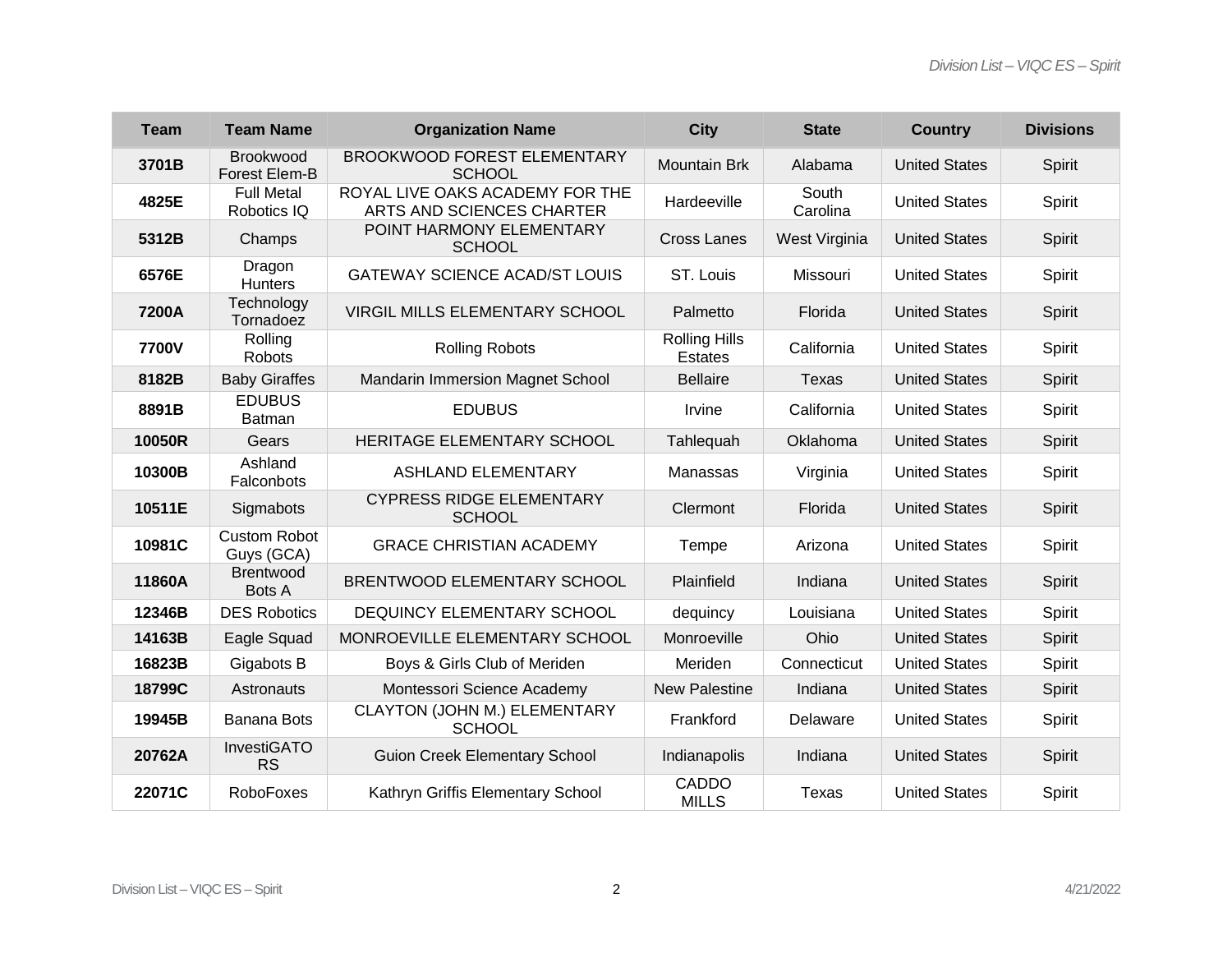| <b>Team</b> | <b>Team Name</b>                     | <b>Organization Name</b>                                 | <b>City</b>                | <b>State</b>    | <b>Country</b>       | <b>Divisions</b> |
|-------------|--------------------------------------|----------------------------------------------------------|----------------------------|-----------------|----------------------|------------------|
| 23500G      | Gear Flys                            | EDKEY INC. - PATHFINDER ACADEMY<br><b>AT EASTMARK</b>    | Mesa                       | Arizona         | <b>United States</b> | Spirit           |
| 29766T      | <b>Quarry Lads</b><br>& Lassies T    | <b>Stinesville Robotics Team</b>                         | Stinesville                | Indiana         | <b>United States</b> | Spirit           |
| 30707A      | <b>GL Robotics</b>                   | Chickamauga Elementary School                            | Chickamauga                | Georgia         | <b>United States</b> | Spirit           |
| 33111A      | Superstar                            | <b>Robot Mastery LLC</b>                                 | Friendswood                | Texas           | <b>United States</b> | Spirit           |
| 34107D      | St Joseph<br>VEX&<br><b>Builders</b> | ST JOSEPH GRADE SCHOOL                                   | Huntington                 | West Virginia   | <b>United States</b> | Spirit           |
| 37991M      | BOTS <sub>11</sub>                   | BOTS Rob <sub>A<sup>3</sup>tica</sub>                    | rionegro                   |                 | Colombia             | Spirit           |
| 40693K      | RoboGirls 307                        | <b>Gillette College</b>                                  | Gillette                   | Wyoming         | <b>United States</b> | Spirit           |
| 44010P      | Wildcat<br>Protocol                  | <b>WEDDINGTON HILLS ELEMENTARY</b>                       | Concord                    | North Carolina  | <b>United States</b> | Spirit           |
| 51717R      | The Buzzy<br><b>Bots</b>             | ROOSEVELT ELEMENTARY SCHOOL                              | <b>Council Bluffs</b>      | lowa            | <b>United States</b> | Spirit           |
| 53732E      | Werewolf                             | <b>Falcon Robotics (All Nations Community</b><br>School) | Oak Ridge<br><b>North</b>  | Texas           | <b>United States</b> | Spirit           |
| 56376A      | VEXperts                             | The Harker School                                        | San Jose                   | California      | <b>United States</b> | Spirit           |
| 59713G      | Mercer G                             | <b>MERCER ELEMENTARY</b>                                 | Princeton                  | West Virginia   | <b>United States</b> | Spirit           |
| 63761B      | <b>Best Bot</b><br><b>Masters</b>    | St. Cloud Elementary School                              | <b>ST CLOUD</b>            | Florida         | <b>United States</b> | Spirit           |
| 66936B      | <b>Black Hole</b>                    | Magikid Robotics Claremont Lab                           | Claremont                  | California      | <b>United States</b> | Spirit           |
| 70852A      | Racing<br>Robots                     | Home                                                     | Malvren                    | Pennsylvania    | <b>United States</b> | Spirit           |
| 71654C      | <b>Real STEEL</b>                    | <b>Mcgehee Elementary School</b>                         | <b>MCGEHEE</b>             | Arkansas        | <b>United States</b> | Spirit           |
| 78273B      | <b>TechTitans</b>                    | PS 124 OSMOND A CHURCH                                   | South Ozone<br>Park        | <b>New York</b> | <b>United States</b> | Spirit           |
| 79774B      | <b>MASTER</b><br><b>MINI BOT</b>     | <b>COLEGIO SAN PEDRO CLAVER</b>                          | Bucaramanga -<br>Santander |                 | Colombia             | Spirit           |
| 81927D      | <b>Krystal</b><br>Comets 4           | KRYSTAL SCHOOL OF SCIENCE MATH<br>& TECHNOLOGY           | Hesperia                   | California      | <b>United States</b> | Spirit           |
| 85365A      | <b>Team ReMIX</b>                    | Yuma Homeschool Robotics Program                         | <b>YUMA</b>                | Arizona         | <b>United States</b> | Spirit           |
| 90125A      | <b>RoboCats</b>                      | The Episcopal Collegiate School                          | <b>LITTLE ROCK</b>         | Arkansas        | <b>United States</b> | Spirit           |